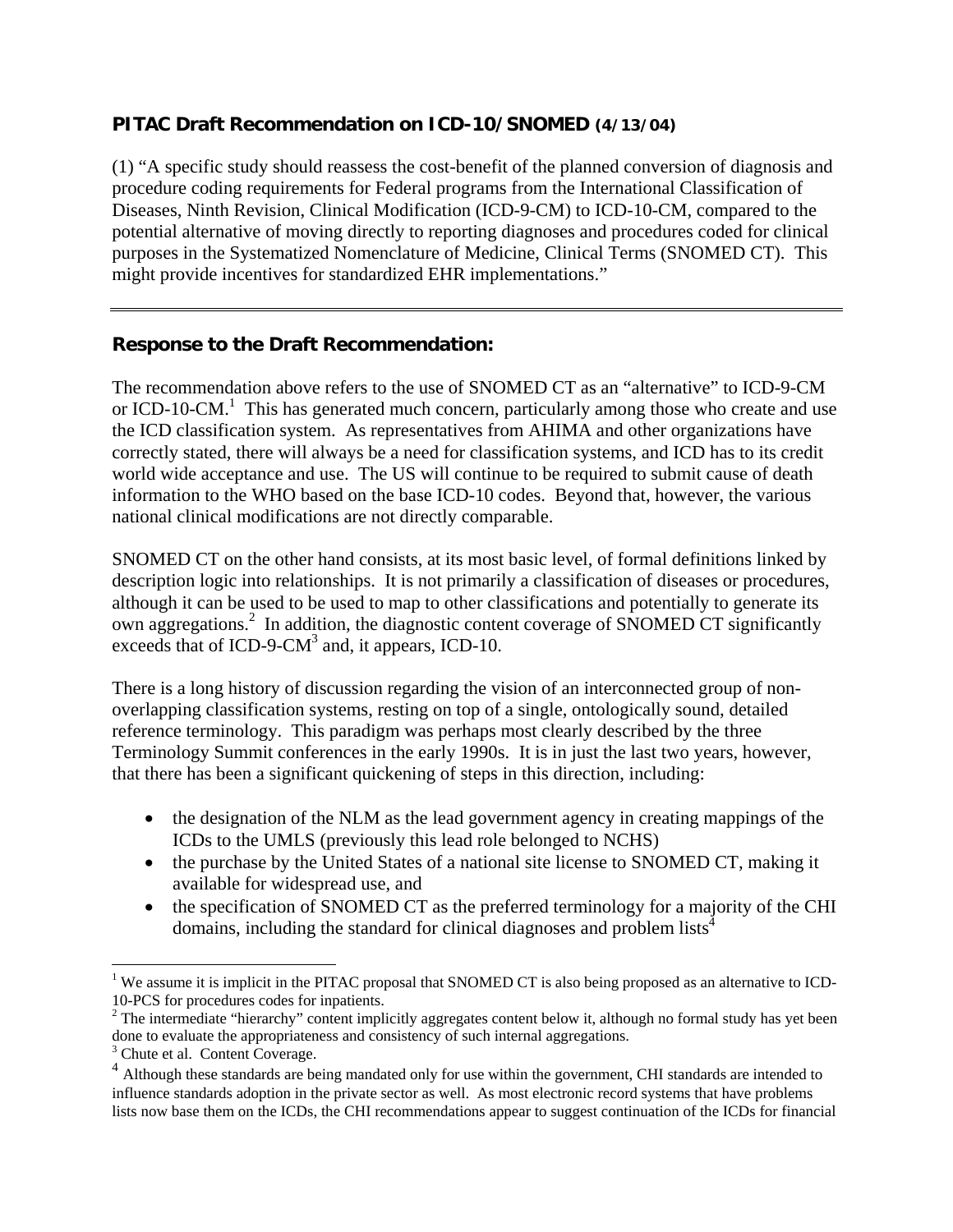- the recent progress made by CAP on the explicit task of mapping SNOMED to the ICDs
- the current initiative within HL7 to develop a standardized data structure for the use of terminologies within electronic health records that is based upon a foundation allowing for inter-terminology mappings
- the inclusion among the technical requirements enumerated at the first NHII conference, the requirement not only for standardized terminologies, but also for mappings between them.

It may be that the time to pause and take a practical look at the "long term" vision is "now."

There are two key questions.

The first key question is, can data collected in SNOMED CT terms, be automatically<sup>5</sup> translated into ICD-9-CM or ICD-10-CM? If so, is it as simple as "flipping a switch" to do this, or is it more complicated: is specialized user interface software needed? Are there characteristics of the ICDs (e.g. the fact they only roll up one way; the use of "excludes", "includes," "not elsewhere classified") that make this difficult, or indeed, impossible. It should be possible to come up with an explicit, technical, agreed-up answer to this question since it is a factual question and given the current state of terminology science and the existence of expertise in the mechanics of how these coding systems work. This would require the work of a group of experts versed in the mechanics of the terminologies.

The second key question has to do with whether the ICDs are needed at all. This alternative should not be discarded without consideration. A brief look at the evolution of the ICD clinical modifications themselves may be required. Though first introduced in 1972, a significant change took place in 1983 when, with the introduction of DRGs, ICD-9-CM codes began to be used for reimbursement. This not only led to the proliferation of ICD-9-CM codes in financial and administrative (and, indeed, clinical) systems, but also led to the subtle transformation of the codes, through the on-going update process. The ICD-9-CM codes have evolved to reflect, in addition to clinical description, reimbursement considerations. This has led to the perception among some physicians that the coding system has not enough to do with clinical description and much to do with financial priorities. A question arises: if freed from the current widespread requirements for the ICDs for reimbursement, is it the ICDs per se that are required or would another classification – perhaps a roll-up within SNOMED itself rather than into another coding system, suffice?<sup>6</sup> This seems closest to PITAC's Draft Recommendation #1, as presently stated. However, it appears that this could entail profound changes to the reimbursement system and is intimately tied to question of the nation's long-term approach to paying for health care for its citizens

uses but encounrages the implementation of new SNOMED-based problem lists. This would be a duplicative (problem lists could no longer drive reimbursement), and likely, confusing.

<sup>5</sup> Study of total effort should be considered. It may be that it is not possible for cross-correlation to take place with no human intervention whatsoever; but it may be that software to offer assistance in the process could be used to assist coders, billing professionals, as well as direct care providers with an overall savings of effort and while bringing the capture of standardized information closer to the physician and patient.

<sup>&</sup>lt;sup>6</sup> Indeed, in principle, it may be possible to use aggregation logics to derive DRGs directly from SNOMED codes. Hopefully the additional granularity already in SNOMED would avoid the post facto hairsplitting of codes which has made managing ICD-9 periodic updates so difficult.